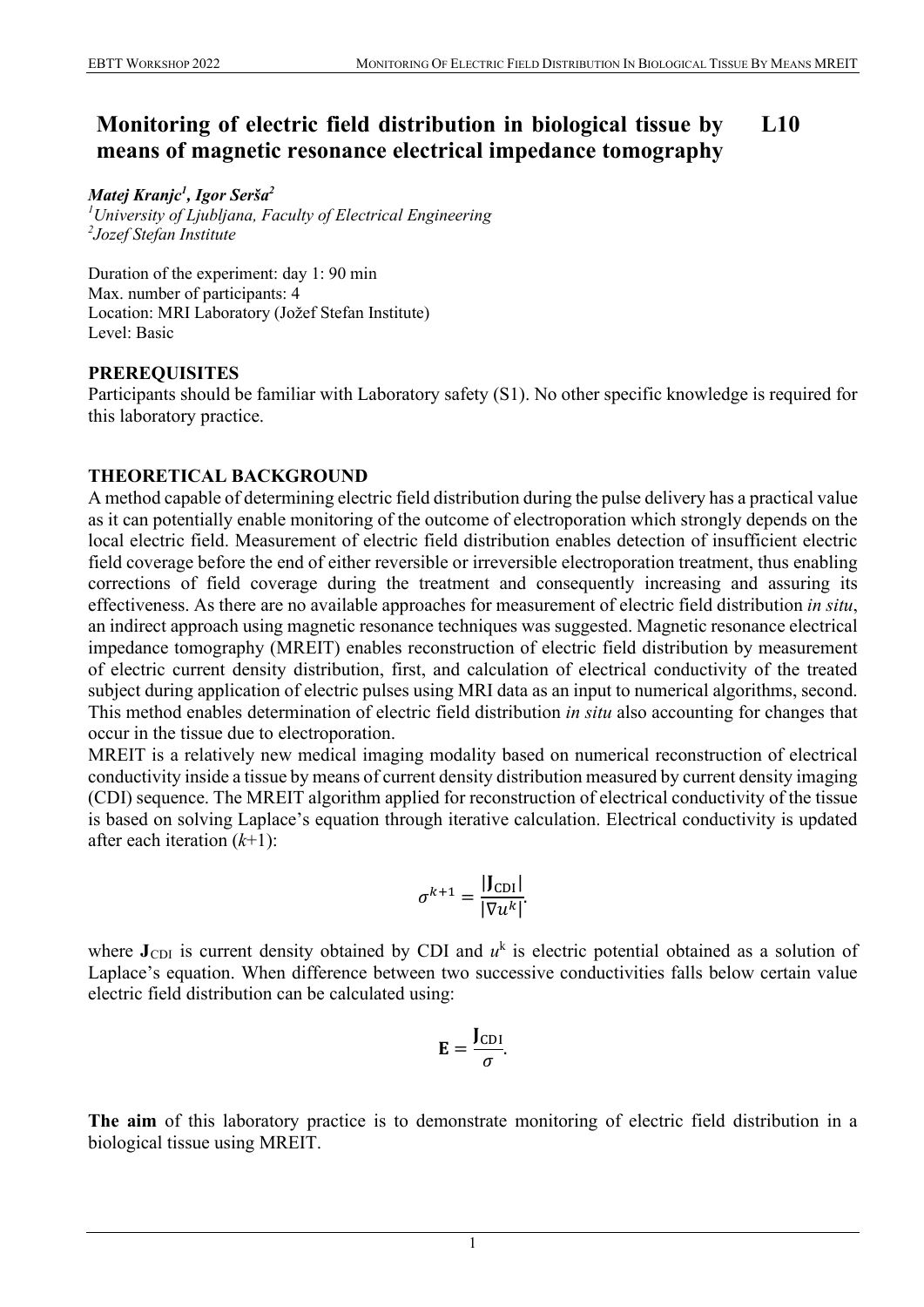### **EXPERIMENT**

We will monitor current density distribution and electric field distribution in biological tissue exposed to electric pulses by means of MREIT. We will then compare measured current density distribution and reconstructed electric field distribution with simulation results obtained by a numerical model of the tissue.

### **Protocol**

The experiment will be performed on biological tissue (chicken liver) sliced in a disc-like sample measuring 21 mm in diameter and 2 mm in height (Fig. 1a). Electric pulses will be delivered via two cylindrically shaped electrodes inserted into the sample. After the insertion, the electrodes will be connected to an electric pulse generator connected to an MRI spectrometer. The sample will be placed in a 25 mm MR microscopy RF probe (Fig. 1b) inside a horizontal-bore superconducting MRI magnet (Fig. 1c). Electroporation treatment of the sample will be performed by applying two sequences of four high voltage electric pulses with a duration of 100 μs, a pulse repetition frequency of 5 kHz and with an amplitude of 500 V and 1000 V.



**Figure 1**: Biological sample (a) placed in a MR microscopy probe (b) inside a horizontal MRI magnet (c).

MR imaging will be performed on a MRI scanner consisting of a 2.35 T (100 MHz proton frequency) horizontal bore superconducting magnet (Oxford Instruments, Abingdon, United Kingdom) equipped with a Bruker micro-imaging system (Bruker, Ettlingen, Germany) for MR microscopy with a maximum imaging gradient of 300 mT/m and a Tecmag Apollo spectrometer (Tecmag, Houston TX, USA). Monitoring of electric field is enabled by CDI, which is an MRI method that enables imaging of current density distribution inside conductive sample. We will apply two-shot RARE version of the CDI sequence (Fig. 2).



**Figure 2**: Two-shot RARE pulse sequence used for acquisition of current density distribution. The sequence consists of a current encoding part with a short (100 µs long) high-voltage electroporation pulse (*U*el) delivered immediately after the nonselective 90° radiofrequency (RF) excitation pulse. In the second part of the sequence signal acquisition is performed using the single-shot RARE signal acquisition scheme that includes standard execution of readout  $(G_r)$ , phase-encoding  $(G_p)$  and slice-selection  $(G_s)$  magnetic field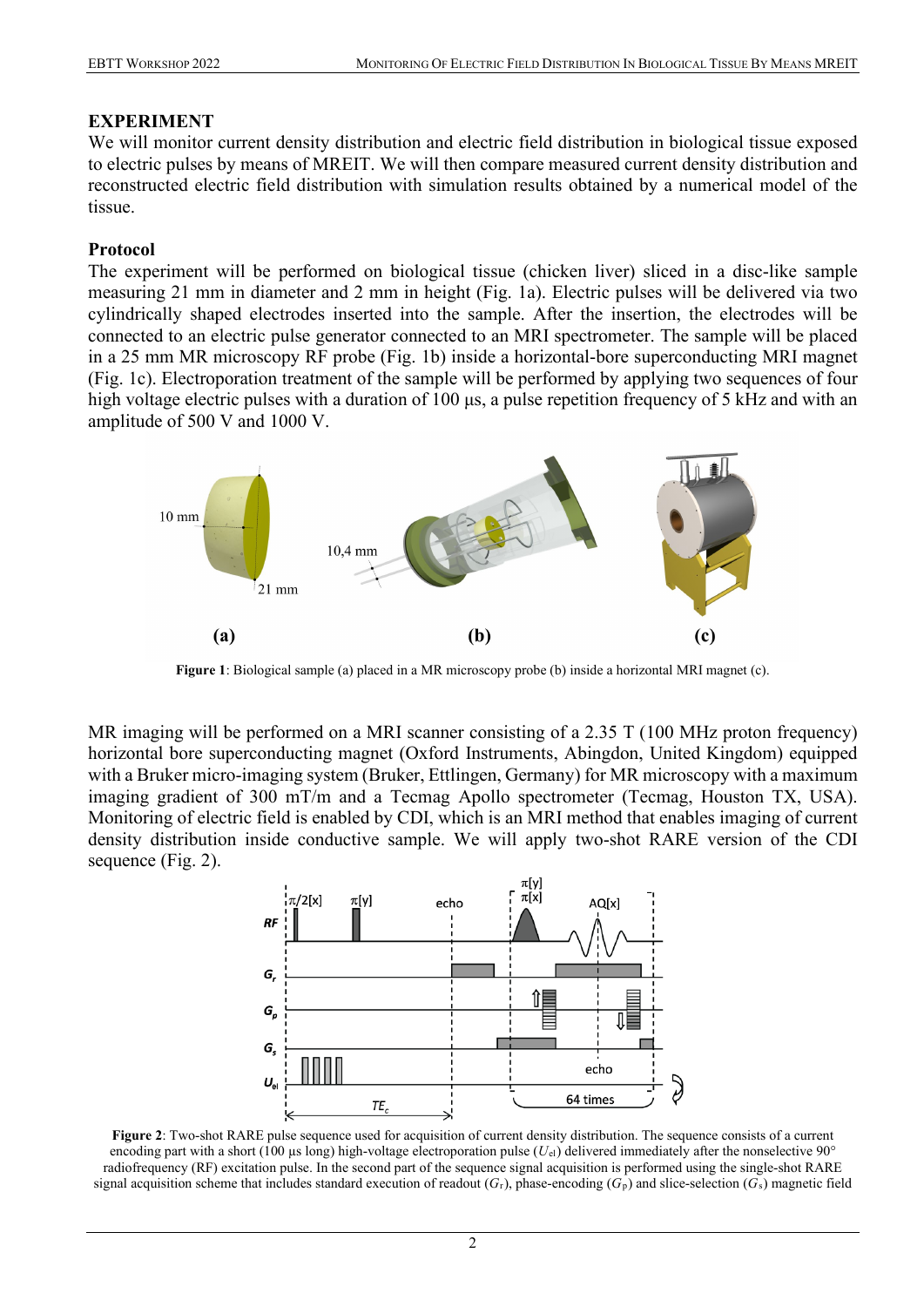gradients. Due to auxiliary phase encoding induced by the electric pulse, the RARE sequence is repeated twice, each time with a different phase of the refocusing pulses (0°and 90°), and the corresponding signals are co-added.

Electric field distribution in the sample will be reconstructed by iteratively solving Laplace's equation using J-substitution mathematical algorithm and finite element method with the numerical computational environment MATLAB on a desktop PC. We will compare measured current density distribution obtained by means of CDI and reconstructed electric field distribution obtained by means of MREIT in the sample with simulation results obtained by a numerical model of the sample.

#### **FURTHER READING**

Kranjc M., Bajd F, Sersa I., Miklavcic D., Magnetic resonance electrical impedance tomography for monitoring electric field distribution during tissue electroporation. *IEEE Trans Med Imaging* 30:1771–1778, 2011.

Kranjc M., Bajd F., Serša I., Miklavčič D., Magnetic resonance electrical impedance tomography for measuring electrical conductivity during electroporation. *Physiol Meas* 35:985–96, 2014.

Kranjc M, Markelc B, Bajd F, Čemažar M, Serša I, Blagus T, Miklavčič D. In situ monitoring of electric field distribution in mouse tumor during electroporation. Radiology 274: 115-123, 2015.

Kranjc M., Bajd F., Serša I. de Boevere M., Miklavcic D., Electric field distribution in relation to cell membrane electroporation in potato tuber tissue studied by magnetic resonance techniques. *Innov Food Sci Emerg Technol*, 2016.

Woo E. J. and Kranjc M. Principles and use of magnetic resonance electrical impedance tomography in tissue electroporation in *Handbook of Electroporation* (ed. Miklavcic, D.) 1–18 Springer, 2016.

Seo J.K., Woo E.J., Magnetic Resonance Electrical Impedance Tomography (MREIT). *SIAM Rev* 53:40–68, 2011.

Sersa I. Auxiliary phase encoding in multi spin-echo sequences: application to rapid current density imaging. *J Magn Reson*, 190(1):86– 94, 2008.